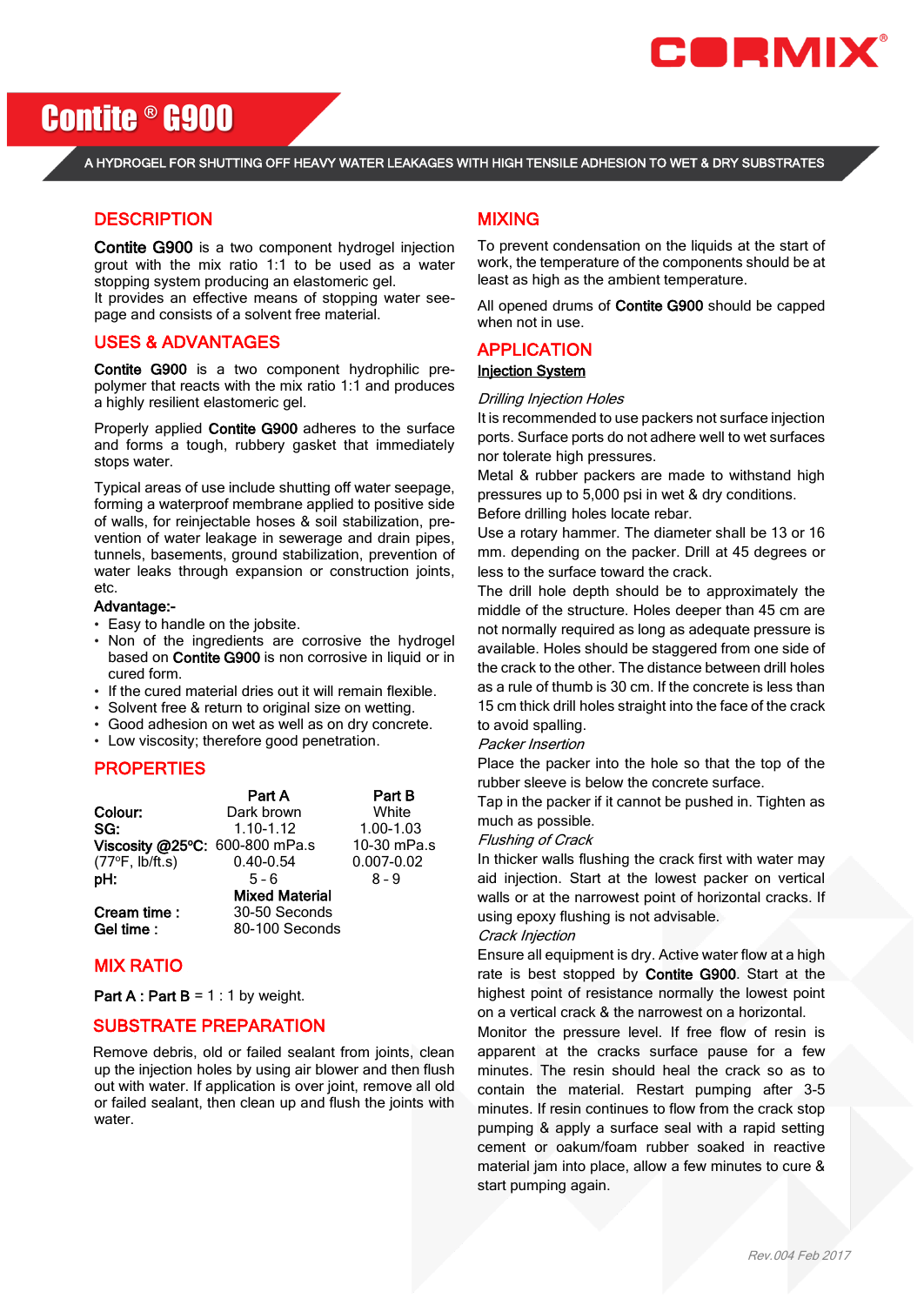

# Contite ® G900

A HYDROGEL FOR SHUTTING OFF HEAVY WATER LEAKAGES WITH HIGH TENSILE ADHESION TO WET & DRY SUBSTRATES

Wide cracks should have surface seals to contain the resin. Under normal conditions with active leaks the following should be observed (in this order).

a) Water displaced from the crack

b) Water & resin mix appearing at the crack (foamy) c) Pure resin from the crack

Continue pumping until resin is observed oozing from the next packer. Shut off the resin flow disconnect the pressure line & proceed to the next packer. After injecting several packers disconnect & return to the first packer & inject again.

#### Joint & Wide Cracks Sealing by Oakum Technique

Leaking expansion joints, wide cold joints, and extra wide moving cracks may be sealed using Contite G900.

Contite G900 is especially effective to repair failed waterstops the expansion of Contite G900 allows it to stay in compression ensuring no bond failures. Outer confinement can be the soil or waterstop, inner temporarily by a backer rod or hydraulic cement. Alternatively use strips of oakum, foam rubber or other absorbent material soaked in resin & packed into the joint/recess. If water flow is at a very high rate small diameter pipes may be inserted in the packing material which serve to relieve pressure & divert flow away while the packing material cures. Once cured inject resin into the pipe to seal it, the pipe can then be removed.

The oakum and the Contite G900 are applied into any void where small water leakages can be a problem (pipe outlet through walls etc.)

The foaming capability of Contite G900 in combination with a good flexibility of the end product as well as a good adhesion to the substrate is used for expansion joints.

#### Soil / Dust Stabilization

Contite G900 can be used for stabilization of soils, sand dunes, stockpiles, etc. Either injection method can also be used wherever applicable.

#### Backfill Grout or Membrane Forming

The high reactivity of Contite G900 is used for shutting off heavy water leakages (up to  $5 \text{ m}^3$  per minute).

The low viscosity of **Contite G900** mixture allows it to be used as a liquid but solidifying gel membrane applied to the positive side of a concrete structure from the negative side. The gel mixture will fill the voids behind the wall to stop water.

The procedure is drill holes to 80% of the wall thickness or until 5 cm from the back of the wall and pump the Contite G900 mixture via packers into the wall.

The low viscosity in combination with a good adhesion allows Contite G900 to be used for the gel encapsulation method where voids are filled with a gelly material (e.g. delaminated concrete slabs etc.).

The low viscosity in combination with a relatively long pot life allows Contite G900 to be used for re-injectable hoses being installed in new structures for immediate waterproofing or for later waterproofing.

## PACKAGING

Contite G900 10 kg & 20 kg in a can. Other packaging units on request.

## STORAGE CONDITIONS & SHELF LIFE

Contite G900 is very stable when properly handled. To avoid problems, it is very important to understand that these materials are both temperature and moisture sensitive. Therefore, materials should be stored in an area with temperatures not exceeding  $35^{\circ}$ C (95°F) or not lower than 5°C (41°F), the shelf life is approximately 6 months in unopened drums. All part used drums should be re-sealed to prevent the ingress of moisture.

## HEALTH & SAFETY

Ordinary hygienic principles, such as washing the compounds from the hands before eating or smoking should be observed. Hands should be washed with a waterless cleaner followed by soap and water. Avoid breathing of vapours, prolonged contact with the skin, contact with open breaks in the skin, and ingestion. Use Contite G900 with adequate ventilation.

## TECHNICAL SERVICE

The Cormix International Limited Technical Service Department is available to assist you in the correct use of our products and its resources are at your disposal entirely without obligation.